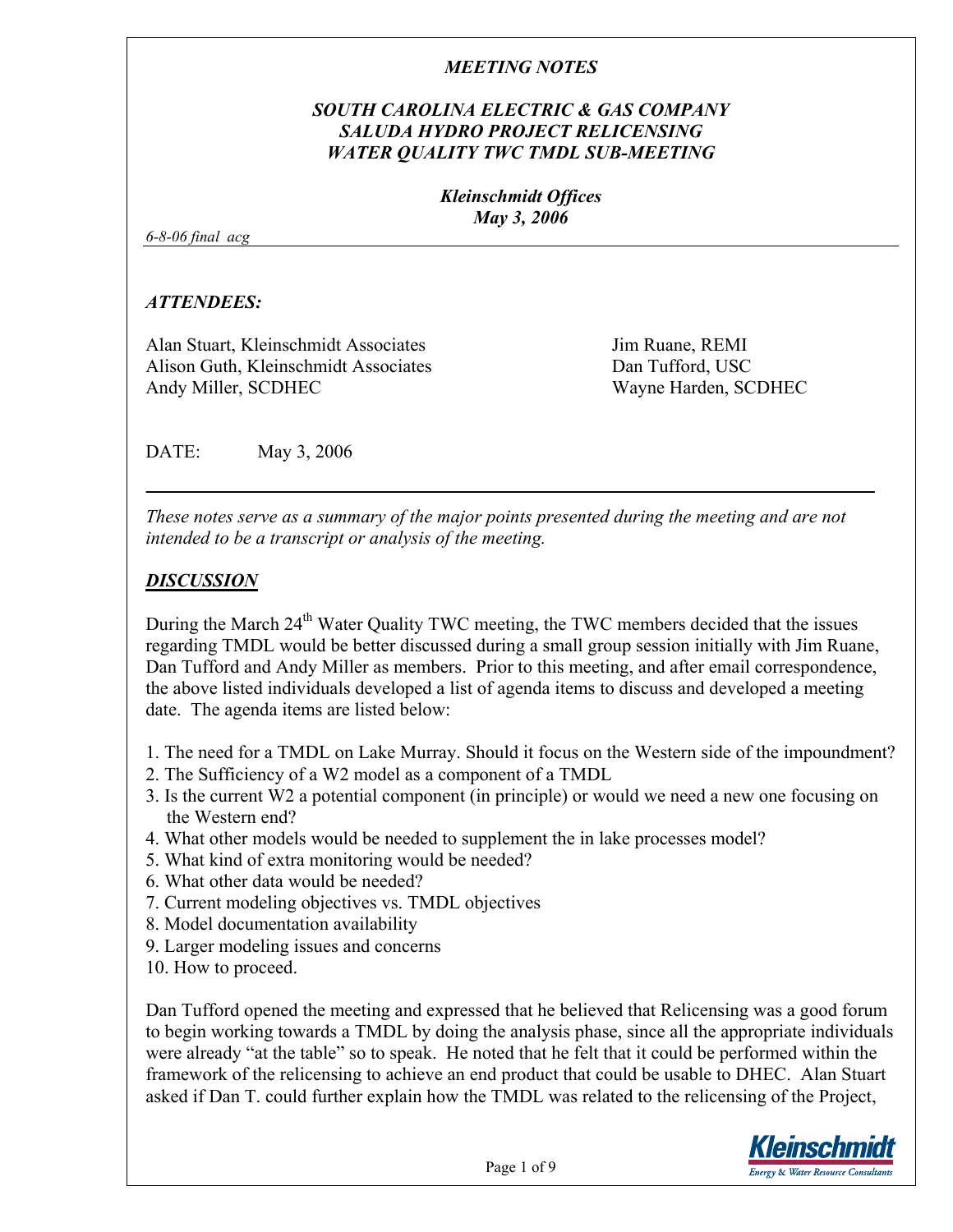# *SOUTH CAROLINA ELECTRIC & GAS COMPANY SALUDA HYDRO PROJECT RELICENSING WATER QUALITY TWC TMDL SUB-MEETING*

### *Kleinschmidt Offices May 3, 2006*

#### *6-8-06 final acg*

and what further information on this issue was needed in order for the FERC to perform the NEPA analysis. Dan T. replied that he believed that given the term of the license, the group needed to look ahead in regards to future compliance with water quality standards. Dan T. also noted stakeholders have made it clear to him that they had concerns on the upstream conditions and added that he would encourage SCE&G on a corporate level to consider those concerns. Jim Ruane replied that he believes that SCE&G does consider those concerns and that the current model (W2) could help with a TMDL down the road. He added that the data in the model can be built upon and added to. After continued discussion on this topic it was noted that although this issue may not be directly linked to the issuance of a new project license that it may have positive benefits for SCE&G. It was also noted that relicensing may be beneficial toward the future implementation of a TMDL in that it will provide a forum for documentation of discussion on this topic and how the W2 may be beneficial in the TMDL. Dan Tufford explained that the group should first move forward by looking at the current W2 model.

The group looked at the first agenda item and began to discuss areas of concern. Andy Miller noted that he was currently looking at the western stations and asked if it would be appropriate to model those points with the W2 model. Jim R. noted that there were slight roadblocks due to the lack of data at a couple of the points. He explained that the current W2 could be used to examine some of the points that were mentioned (specifically mentioning Station 222) and the more data could be collected if needed. The group noted that the two stations of concern that were currently listed were S-222 and S-309. Andy M. asked Jim R. if he believed there was enough data at these locations to calibrate a W2 model. Jim R. replied that he did not believe there was enough information, however he noted that he did believe that a Bathtub Model could be implemented. Jim R. further explained that the W2 could help in an understanding of the dynamics of the system before a simpler model was used. The group also decided to check on the amount of data available at station S-310. There was also discussion of the use of a watershed-scale model to address some of the issues that cannot be assessed with a model such as W2. Dan T. mentioned the WARMF model and that one of its strengths in this context is that it can use a W2 model as the reservoir component model. This would allow us to leverage Jim's work in Lake Murray and another W2 model for Lake Greenwood.

In discussions on a TMDL's focus on the western side of the Lake, Jim noted that in reference to the issue of the "oxygen crunch period" and its implications on striped bass and blueback herring, Bush River reductions would probably have the biggest improvements for striped bass. Jim R. continued to note that a western focus alone may not directly address the issues with the striped bass. Wayne Harden agreed that in order to address that issue a TMDL needs to include the upward sections of the Lake.

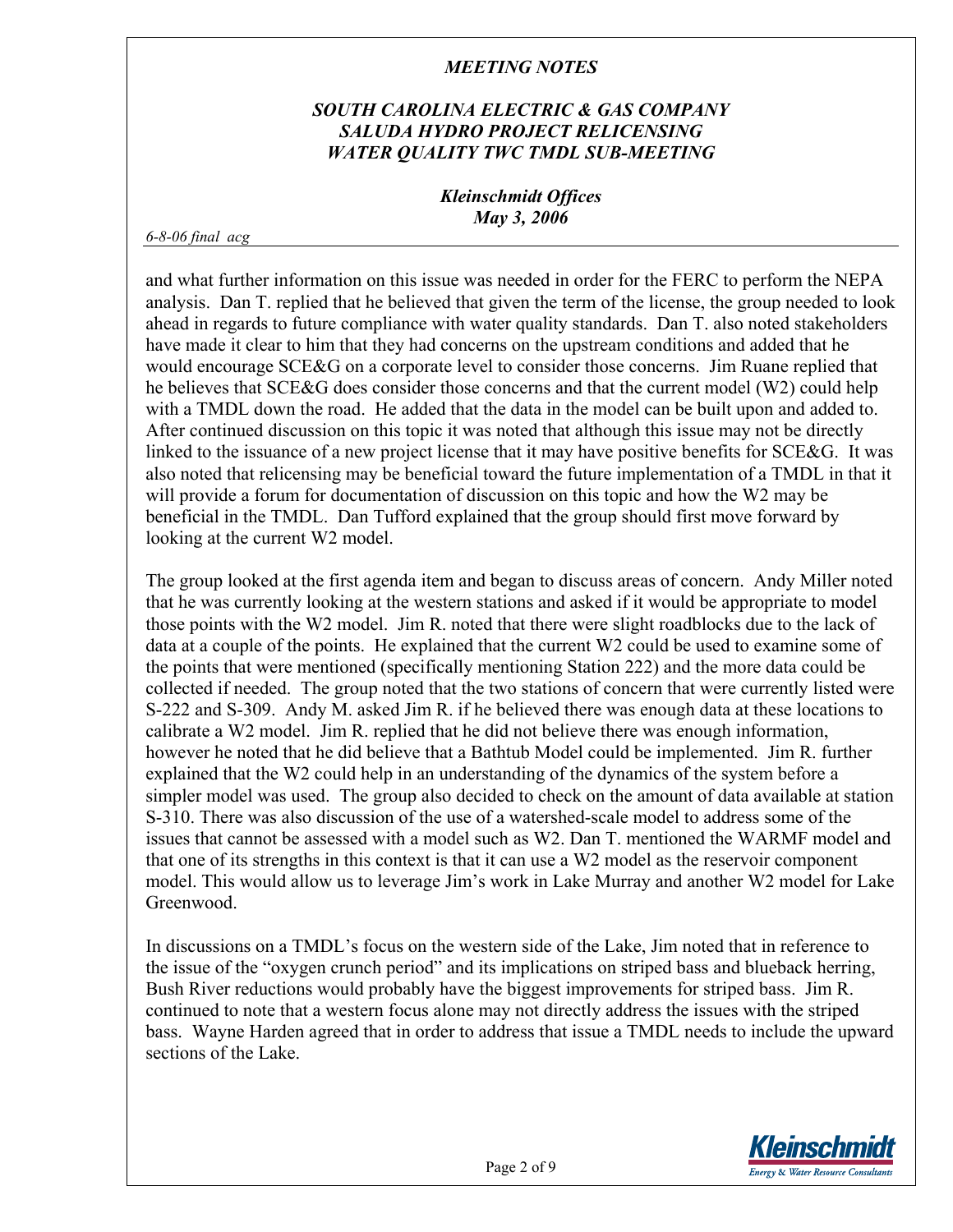# *SOUTH CAROLINA ELECTRIC & GAS COMPANY SALUDA HYDRO PROJECT RELICENSING WATER QUALITY TWC TMDL SUB-MEETING*

### *Kleinschmidt Offices May 3, 2006*

*6-8-06 final acg* 

The group continued to discuss the sufficiency of a W2 model as a component of a TMDL. Jim R. noted that the W2 could be useful in order to look at what data was available now and to help define data needs, it was also a good way to understand what was happening at the Stations. Andy M. asked if Jim R. could further define the goals of the current W2 from a water quality standpoint. Jim R. replied that the goals were to 1) look at the effects of operational changes on water quality, 2) to look at the effects of the operation of unit 5 on striped bass habitat, 3) to look at Phosphorus loads with the hopes of DHEC implemented Phosphorus reductions, 4) a contribution that SCE&G can make after relicensing.

It was noted that whatever was done in regards to TMDLs would have to coincide with what was feasible at DHEC. Andy M. noted that there were tight and busy schedules at DHEC and he would have to discuss this more in depth internally.

Agenda item number 8 focuses on model documentation availability, and the group briefly discussed this topic. It was agreed at the last TWC meeting that a confidentiality non disclosure agreement of the draft W2 model and report would be prepared for Dan T. and Andy M. signature. After numerous revisions of the agreement, the matter was unresolved at the time of the meeting. Additional discussions were had regarding this matter. Alan indicated that all documentation would be made available after the W2 model and report was finalized based on the requested upgrades March 24, 2006 TWC meeting, thus eliminating the need for a confidentiality agreement.

 Jim R. explained briefly what changes to the W2 model he was to incorporate and noted that the model would only be made available to the agencies until the license was complete. He pointed out that sharing the model to individuals other than the agencies without the signing of the agreement was a process risk. After much discussion on this topic it was noted that the written report would be finished in the next few months and would be shared with the group then.

The meeting began to come to a close and the group discussed how to proceed. Alan S. and Dan T. briefly discussed what extent SCE&G should/may want to play a role in the TMDL process. It was noted that there were many other concerns that SCE&G has to consider during relicensing. Alan S. noted that he would have further discussion with SCE&G as to the scale of their focus regarding this. Alan S. noted that there may be the opportunity for Dan T. to talk to SCE&G regarding this directly. Dan T. also mentioned that he would meet with the stakeholders that he is talking with in order to more clearly define what their objectives were in regards to water quality and its relation to relicensing. Jim R. reiterated that he would take the next few months to calibrate the model with the new work arounds and finalize the written report. He noted that he would be ready to prepare a package for DHEC if they would like. Andy Miller noted he would check to see if it was needed. Jim R. also briefly pointed out that DHEC may want to consider approaching NRCS about

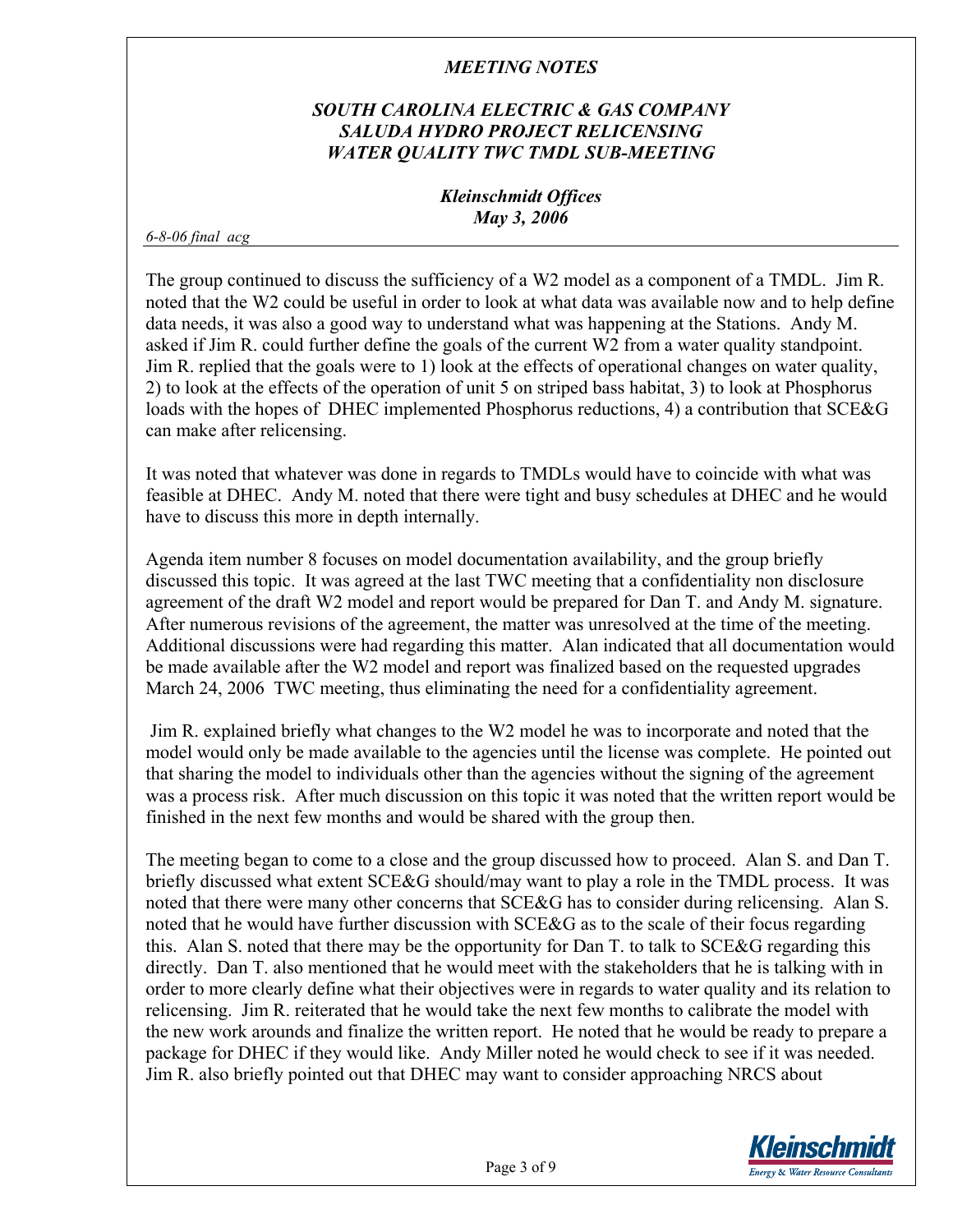# *SOUTH CAROLINA ELECTRIC & GAS COMPANY SALUDA HYDRO PROJECT RELICENSING WATER QUALITY TWC TMDL SUB-MEETING*

### *Kleinschmidt Offices May 3, 2006*

*6-8-06 final acg* 

modeling and that there may be federal assistance available. The group adjourned and noted that any future meetings would be scheduled after Homework Items were completed.

# *HOMEWORK ITEMS:*

- Jim Ruane Finish additional W2 model calibrations and to finalize written report
- Andy Miller Check on what data is available at station S-310, as well as internal discussion with DHEC on what was feasible from a DHEC standpoint in regards to a TMDL, would a W2 package be needed, and if NRCS could provide modeling assistance.
- Alan Stuart Discussions with SCE&G on what their vision was in regards to TMDL and relicensing and if there was an opportunity for discussions with Dan Tufford on this topic.
- Dan Tufford Discussions with represented stakeholders on intentions to meet more clearly defined objectives. Preparation for possible discussion with SCE&G.

### **The following comments in email format were sent after the draft notes were issued and are included in the record:**

-----Original Message-----

| ----------------- |                                                                                                                       |
|-------------------|-----------------------------------------------------------------------------------------------------------------------|
| From:             | Alison Guth                                                                                                           |
| Sent:             | Thursday, May 18, 2006 5:01 PM                                                                                        |
| To:               | Alan Stuart; 'Dan Tufford'; 'Jim Ruane'; 'Andy Miller'; 'wharden@mindspring.com'                                      |
| Cc:               | Tom Stonecypher; Alan Stuart; Alison Guth; Amanda Hill; Andy Miller; Bill Argentieri; Bill Hulslander; Bill Marshall; |
|                   | Brett Bursey; Cam Littlejohn; Charlene Coleman; Charles Floyd; Craig Stow; Daniel Tufford; Dick Christie; Don         |
|                   | Tyler; Donald Eng; Ed Diebold; George Duke; Gerrit Jobsis (American Rivers); Gina Kirkland; Hank McKellar; Jeff       |
|                   | Duncan; Jennifer O'Rourke; Jim Glover; Jim Ruane; John Davis (johned44@bellsouth.net); Joy Downs; Karen               |
|                   | Kustafik; Keith Ganz-Sarto; Kim Westbury; Larry Turner (turnerle@dhec.sc.gov); Malcolm Leaphart; Mark Leao;           |
|                   | Mike Sloan; Norman Ferris; Patrick Moore; Prescott Brownell; Ralph Crafton; Randy Mahan; Reed Bull                    |
|                   | (rbull@davisfloyd.com); Richard Kidder; Robert Keener (SKEENER@sc.rr.com); Ron Ahle; Roy Parker; Shane                |
|                   | Boring; Steve Bell; Steve Summer; Suzanne Rhodes; Tom Bowles (tbowles@scana.com)                                      |
| Subject:          | Meeting Notes Comments - May 3rd                                                                                      |

Hello all,

There has been several sets of changes made to the May 3rd meeting notes. As I have been doing in the past with such matters, I am sending out a copy with changes before they become final on May 26th. While reviewing the document please note that its primary purpose is to provide a general but accurate overview of the course of the meeting and the topics discussed there-in, and not delve too far into the minutia of "he said, she said". Please have any further comments on this document to me by the 26th. Thank you. Alison

-----Original Message----- From: Dan Tufford [mailto:tufford@sc.edu] Sent: Thursday, May 25, 2006 10:34 AM To: Alison Guth Cc: Alan Stuart; 'Jim Ruane'; 'Andy Miller'; 'wharden@mindspring.com'; Bill Argentieri; Randy Mahan Subject: Re: Meeting Notes Comments - May 3rd

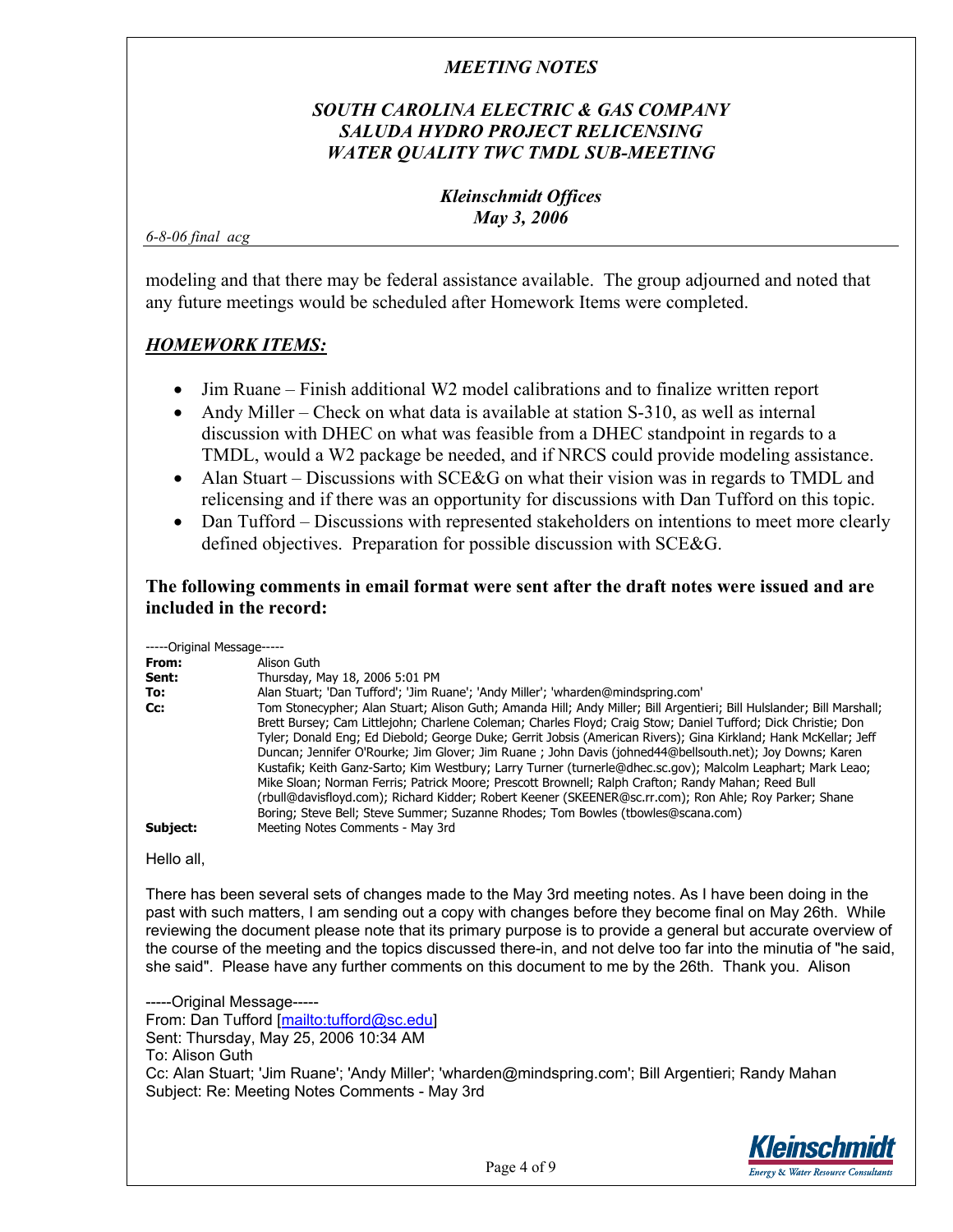### *SOUTH CAROLINA ELECTRIC & GAS COMPANY SALUDA HYDRO PROJECT RELICENSING WATER QUALITY TWC TMDL SUB-MEETING*

#### *Kleinschmidt Offices May 3, 2006*

*6-8-06 final acg* 

Hello Alison,

Of course these notes are full of "he said, she said" so the minutia you are referring to must be the comments of mine that you excised as if they had not been there in the first place. I strongly believe there is a need to set the record straight.

We were told during the May 3 meeting that SCE&G reacted negatively to my refusal to sign the agreement. I assume this means Randy and/or Bill. I have not had the opportunity to get to know either of them very well yet, but my impression from the meetings is that both are very reasonable people. So the only way they could react negatively is if they were given a distorted explanation of the facts of the situation.

The agreement I was asked to sign contained extensive language detailing stipulations and provisions that I knew nothing about and that had not come up in the meeting in which I agreed to sign a non-disclosure agreement. I asked to have the language removed and when that request was refused then I refused to sign the agreement.

No reasonable person would think negatively of me or anyone else for refusing to sign an agreement like that, especially after making a good faith attempt to get the extraneous language removed. Apparently KA considers this minutia. As reasonable people yourselves, I am sure you can undertand why I do not. That is the issue my comments were attempting to deal with.

If the agreement and the documentation were a minor point in the process I would not be that concerned that this issue be clarified. But as I predicted all along, the meeting was much less effective than it could have been due to the fact that I was still uncertain about the details that I wanted to see about the model.

I will be happy to work with you on the specific wording, but some language that sets the record straight needs to be in the minutes. If you take a stab at it I want to review it before the minutes are considered final.

Regards, Daniel L. Tufford, Ph.D. Research Assistant Professor University of South Carolina Department of Biological Sciences Sumwalt 209A (office) 701 Sumter Street, Room 401 (mail) Columbia, SC 29208

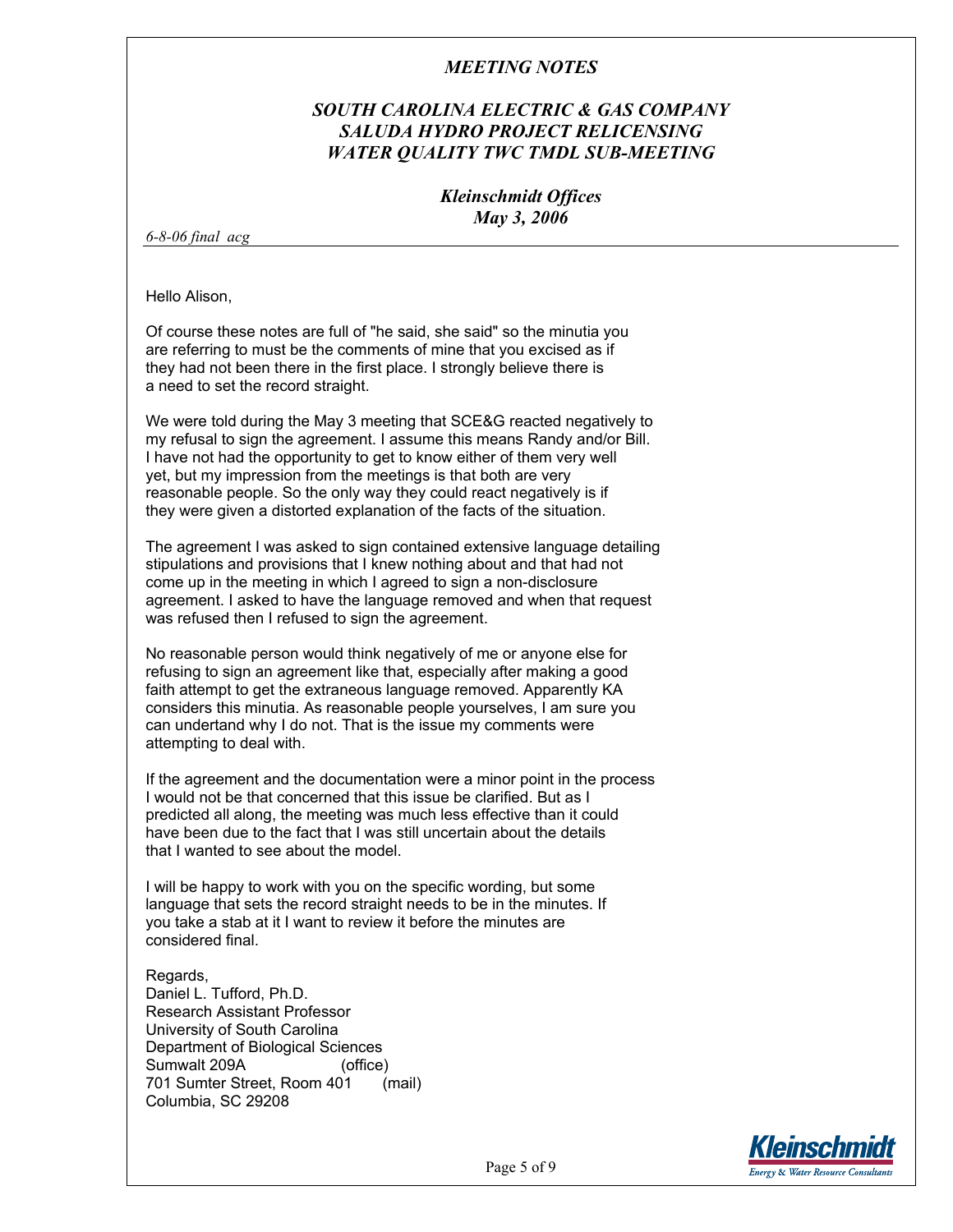### *SOUTH CAROLINA ELECTRIC & GAS COMPANY SALUDA HYDRO PROJECT RELICENSING WATER QUALITY TWC TMDL SUB-MEETING*

#### *Kleinschmidt Offices May 3, 2006*

*6-8-06 final acg* 

e-mail: tufford@sc.edu web: http://www.biol.sc.edu/~tufford Ph: 803.777.3292 Fx: 803.777.3292

-----Original Message----- From: Alan Stuart Sent: Thursday, May 25, 2006 10:39 PM To: 'Dan Tufford'; Alison Guth Cc: Alan Stuart; 'Jim Ruane'; 'Andy Miller'; 'wharden@mindspring.com'; Bill Argentieri; Randy Mahan Subject: RE: Meeting Notes Comments - May 3rd

Dan,

I would like make a clarification. What I said at the meeting was that your initial refusal to sign the original agreement raised concerns by KA/REMI and SCE&G. I never inferred or said that SCE&G acted negatively to your refusal nor thought anything negatively about you. I did say I was personally struggling to understand if a state agency such as DHEC, who has authority in regulating TMDL's, had no problem signing the agreement as originally written then why was it unacceptable to you. Again, this was me speaking, not speaking on behalf of SCE&G. As you recall we had numerous subsequent discussions which were not all recorded as part of the summary. Further, I did not see where my statements above added any positive value to the summary so I did not see it necessary to include them as part of the record. Our goal was simple, to capture the meat of the disagreement(s) and resolution.

As I stated, I did not add to the minutes all of this extraneous language contained in my opening paragraph of this email because I saw it having little value to the summary. I believe the main points of the dialogue were: issues were taken on the original agreement, problems existed on the revised agreement, and ultimately the agreement was not signed by the parties prior to the meeting. Therefore, no resolution was reached on the matter of the releasing the parameterizations/calibrations on the draft W2 model. While it is unfortunate we could not reach agreement prior to the meeting on the agreement we obviously can still move forward. As you recall, I did state that the information would be released (July timeframe) when the W2 Model was finalized. This is what you are ultimately seeking and anyone reading the minutes can effectively understand that there were disagreements on the wording in the agreement (and revised agreement) but we did reach resolution on releasing the information. This in essence in my opinion is what's important and believe this to be a totally reasonable and pragmatic approach.

In my opinion, your added language will likely require clarifications/additions from other meeting attendees and will only serve to create a verbose lengthy transcript. This is not the point of the meeting summaries as stated in the operational procedures. They summaries are a courtesy service provided for those individuals not present at the meetings.

However, if you are steadfast in getting some of this specific material in some form of the record, may I suggest we just include this email in the record. I believe your email captures the message, theme, and spirit of what you want to convey.

Regards, Alan

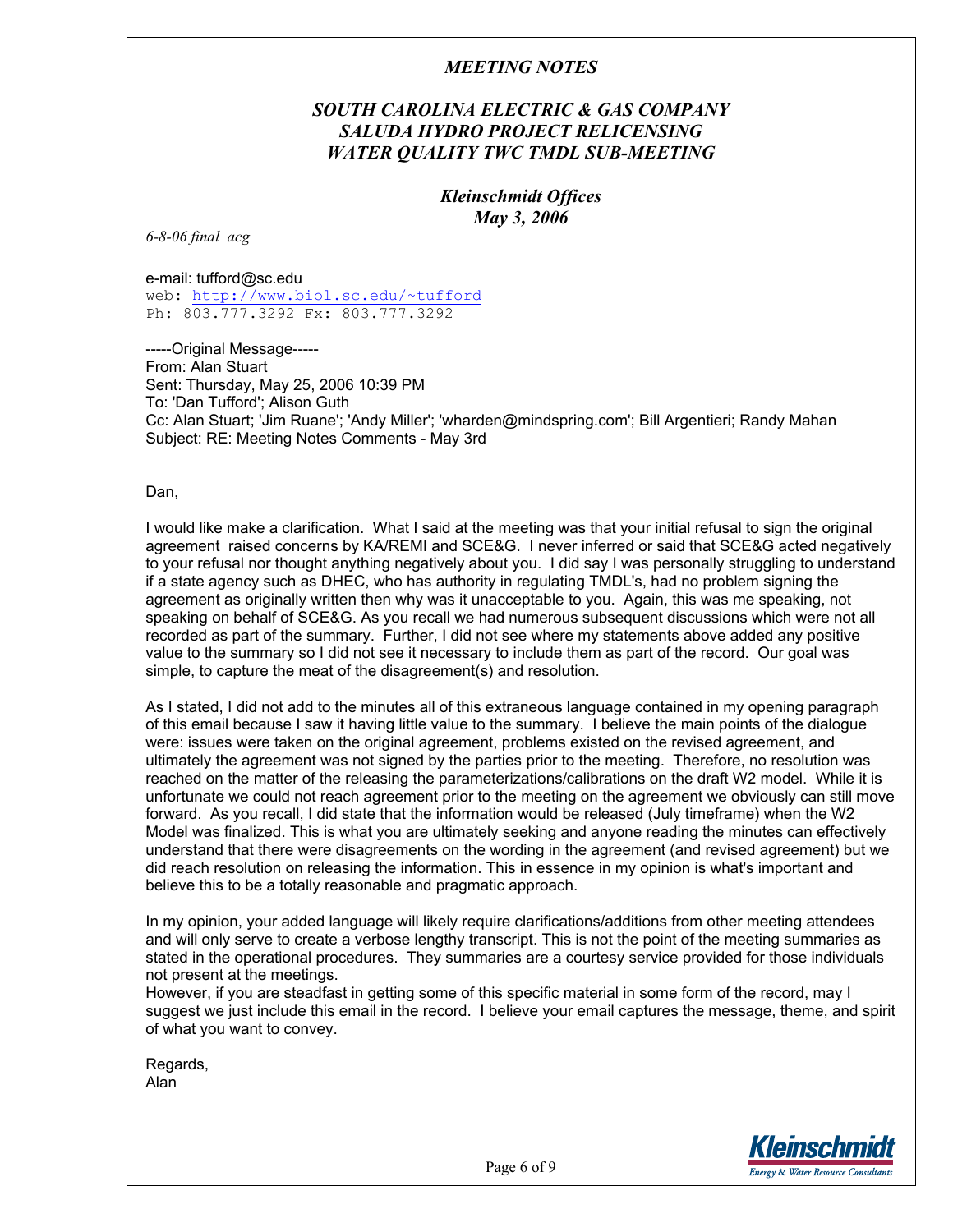### *SOUTH CAROLINA ELECTRIC & GAS COMPANY SALUDA HYDRO PROJECT RELICENSING WATER QUALITY TWC TMDL SUB-MEETING*

#### *Kleinschmidt Offices May 3, 2006*

*6-8-06 final acg* 

Senior Licensing Coordinator Kleinschmidt Energy and Water Resources 101 Trade Zone Drive Suite 21A West Columbia, SC 29170

-----Original Message----- From: Dan Tufford [mailto:tufford@sc.edu] Sent: Friday, May 26, 2006 10:58 AM To: Alan Stuart Cc: Alison Guth; 'Jim Ruane'; 'Andy Miller'; 'wharden@mindspring.com'; Bill Argentieri; Randy Mahan Subject: Re: Meeting Notes Comments - May 3rd

Hello Alan,

Our recollection of this differs somewhat, but I appreciate your elaboration of why my edits to the meeting notes were altered. I fully understand how diffucult it is to distill the important material from long meetings into a coherent set of minutes. As I have stated before, I appreciate the work that KA does in this regard.

I am not sure what constitutes "the record" in these proceedings, but I accept your suggestion that this e-mail exchange be included.

Regards, Dan

-----Original Message----- From: Jim Ruane [mailto:jimruane@comcast.net] Sent: Thursday, June 08, 2006 9:02 AM To: Dan Tufford; Alan Stuart; Alison Guth; 'Andy Miller'; wharden@mindspring.com Cc: Bill Argentieri; Randy Mahan Subject: Re: Meeting Notes Comments - May 3rd

I apologize for taking so long to respond to these emails, but would like to offer the following comments for the record.

Concerning Dan Tufford's comments about the agreement for release of certain information about the Lake Murray CE-QUAL-W2 water quality model, we think it's important to have such an agreement through out the duration of the relicensing process.

SCE&G wants water quality analyses and modeling to be conducted in an open process that allows stakeholders to effectively review what is being done to the extent practicable. However, due to the complexity of models and the need to support only one model for the main body of Lake Murray, an agreement is needed to provide understandings between reviewers and SCE&G's modelers. The agreement

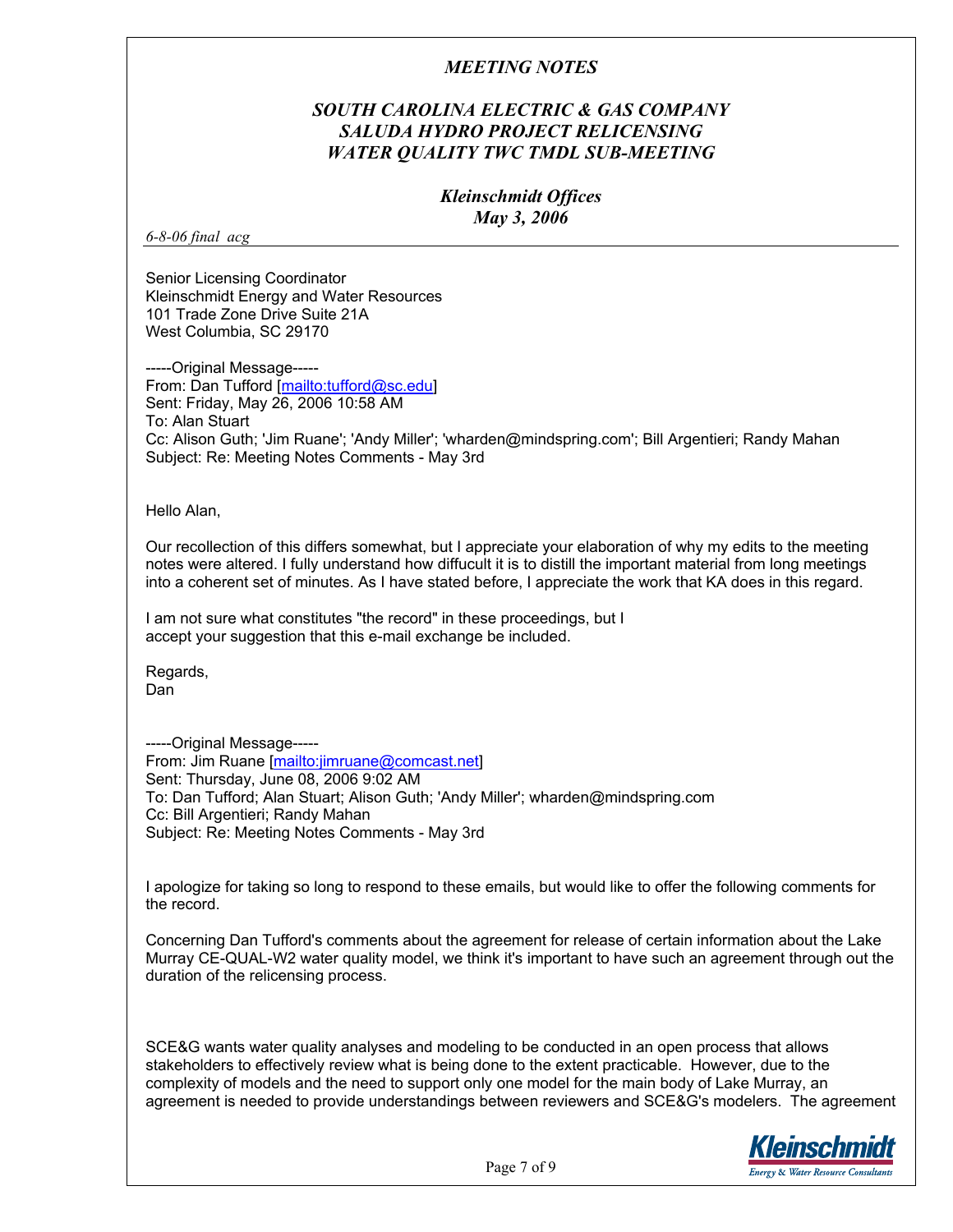# *SOUTH CAROLINA ELECTRIC & GAS COMPANY SALUDA HYDRO PROJECT RELICENSING WATER QUALITY TWC TMDL SUB-MEETING*

### *Kleinschmidt Offices May 3, 2006*

*6-8-06 final acg* 

is intended to protect SCE&G's investment in the model; to provide a means for incorporating modeling in an orderly process for relicensing; present a process for conflict resolution; and provide general information about the modeling process used by SCE&G's modelers.

As was promised at the TWC meeting on March 24, we modified an existing agreement that has been used before in South Carolina. We plan on using this agreement for the foreseeable future, probably through out the relicensing process, for most all stakeholders, subject to them being approved by SCE&G for getting the model or information regarding the calibration of the model.

It's anticipated that the agreement would be similar for all reviewers, so some reviewers may consider the agreement to be overly protective. However, for those who are interested in limiting their objectives to reviewing and commenting on the model or considering the model for future uses, the agreement is expected to be satisfactory. The agreement requires that all modeling supported by SCE&G be conducted by their consultant, and that competing models for simulating water quality for the same or similar purposes on Lake Murray will not be considered (i.e., models that would simulate operations and water quality for the main waterbody of Lake Murray). Reasonable requests for model calibration checks and model applications will be considered by SCE&G. SCE&G is interested in developing a good water quality model and allowing it to be used in the future for improving water quality in Lake Murray.

I thought we had a fruitful meeting on May 3. However, it was not possible to provide some of the information that Dan requested, especially considering that the upgraded model is being developed over the coming months. He had asked for detailed model information that will be revised during the course of the model upgrade. Also, the TMDLs being considered for Lake Murray that require modeling were not planned to be developed before the new upgraded model would be ready for use. Hence, we questioned the urgency for his request at this time.

When the upgraded model is developed, a draft calibration report will be prepared and issued to the TWC for their review. We are not planning to release additional detailed information to anyone unless they sign the agreement, and even then some information will be withheld to avert others from developing a similar model on Lake Murray.

This approach has been used successfully over the past two years, and we are optimistic that it will prove successful for relicensing of the Saluda Project.

Thanks, Jim

Richard J. Ruane, Reservoir Environmental Mgt., Inc.